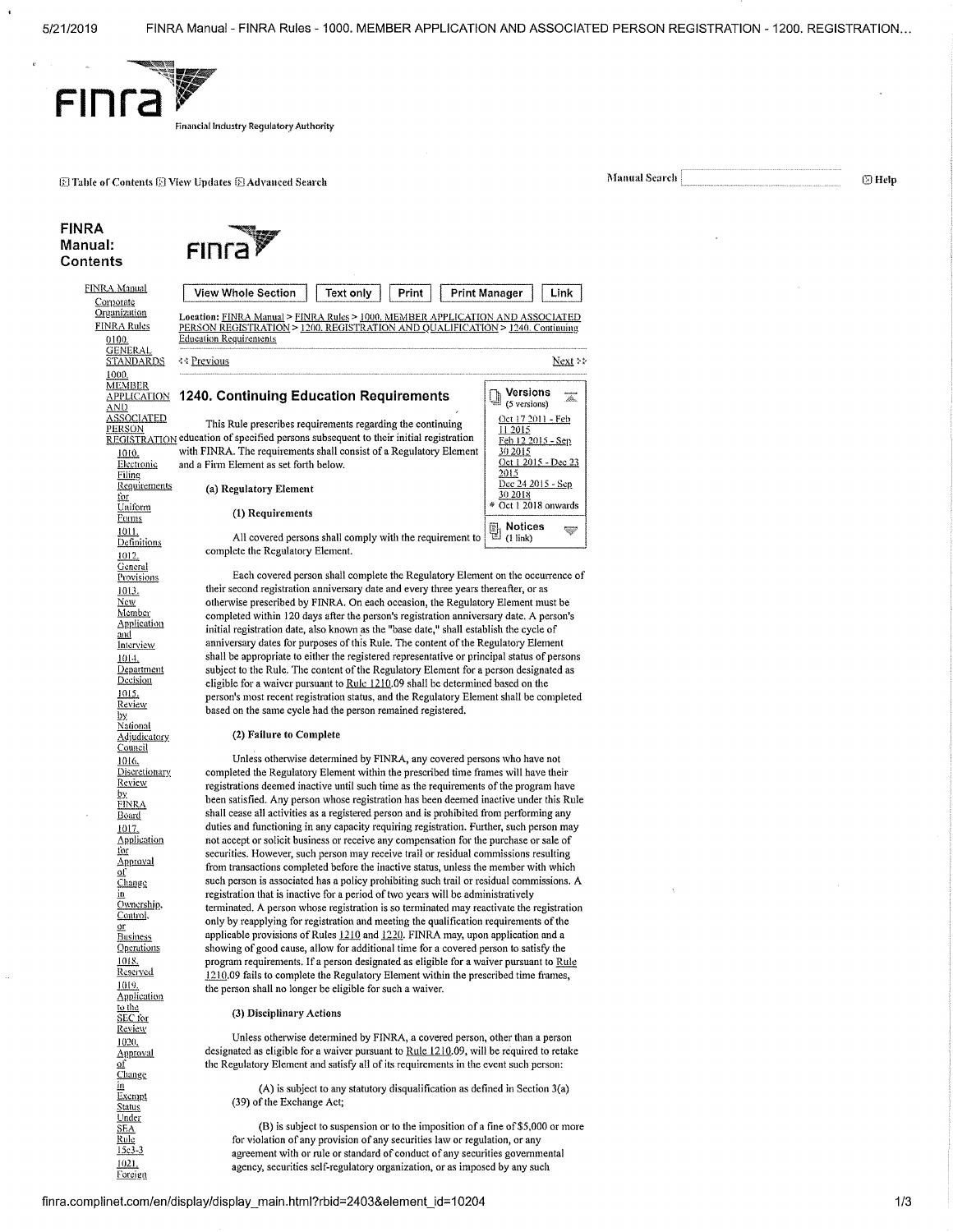1100.<br>MEMBER<br>APPLICATION 1200. **REGISTRATIC** AND<br>QUALIFICATI **Registration** 1230. Associated Persons Exempt from **Registration** 

 $\Box$  1240. Continuing Education Requirement

2000.<br>DUTIES **SUPERVISION RESPONSIBILIT RELATING** O ASSOCIATED<br>PERSONS 4000. FINANCIAL AND **OPERATIONAL** RULES <u>5000.</u><br><u>SECURITIES</u> **OFFERING** <u>AND</u><br>TRADING STANDARDS AND **PRACTICES** 6000.<br>QUOTATION, ORDER TRANSACTION<br>REPORTING<br>FACILITIES 7000. CLEARING. **TRANSACTION** AND **ORDER** <u>DATA</u><br>REQUIREMENT! <u>AND</u><br>FACILITY **CHARGES** 8000. **INVESTIGATION** <u>AND</u><br>SANCTIONS 9000. CODE OF **PROCEDURE** 10000. <u>CODE OF</u><br>ARBITRATION<br><u>PROCEDURE</u> <u>11000.</u><br>UNIFORM <u>PRACTICE</u><br>CODE 12000. CODE OF **ARBITRATION PROCEDURE** <u>FOR</u><br>CUSTOMER<br>DISPUTES 13000.<br>CODE OF **ARBITRATION PROCEDURE** FOR INDUSTRY **DISPUTES** 14000.

CODE OF **MEDIATION** PROCEDURE

Members regulatory or self-regulatory organization in connection with a disciplinary proceeding; or

> (C) is ordered as a sanction in a disciplinary action to retake the Regulatory Element by any securities governmental agency or self-regulatory organization.

The retaking of the Regulatory Element shall commence with participation within 120 days of the covered person becoming subject to the statutory disqualification, in the case of (A) above, or the disciplinary action becom within 120 days of the covered person becoming subject to the statutory  $\frac{R_{21}N_{1}}{Registration}$  disqualification, in the case of (A) above, or the disciplinary action becoming final, in Requirement the case of (B) and (C) above. The date of the disciplinary action shall be treated as Requirement the case of (B) and (C) above. The date of the disciplinary action shall be treated as  $\frac{1220}{2}$ . such person's new base date with FINRA.

#### Categories (4) Reassociation in a Registered Capacity

Any covered person who has terminated association with a member and who has, within two years of the date of termination, become reassociated in a registered capacity with a member shall participate in the Regulatory Element at such intervals that may apply (second anniversary and every three years thereafter) based on the initial registration anniversary date rather than based on the date of reassociation in a registered capacity.

#### (5) Definition of Covered Person

For purposes of this Rule, the term "covered person" means any person, other  $\frac{A\Delta\Pi}{A\Delta\Pi}$  than a Foreign Associate, registered with FINRA pursuant to <u>Rule 1210</u>, including any<br> **CONFLICTS** person who is permissively registered pursuant to <u>Rule 1210</u>.02, and any person who is person who is permissively registered pursuant to Rule 1210.02, and any person who is 3000. designated as eligible for a waiver pursuant to Rule 1210.09,

 $\frac{\text{AND}}{\text{D}}$  (6) Delivery of the Regulatory Element

The continuing education Regulatory Element program will be administered through Web-based delivery or such other technological manner and format as specified by FINRA.

(7) Regulatory Element Contact Person

Each member shall designate and identify to FINRA (by name and e-mail address) an individual or individuals responsible for receiving e-mail notifications provided via the Central Registration Depository regarding when a covered person is approaching the end of his or her Regulatory Element time frame and when a covered person is deemed inactive due to failure to complete the requirements of the Regulatory Element program. Each member shall identify, review, and, if necessary, update the information regarding its Regulatory Element contact person(s) in the manner prescribed by Rule 4517.

#### (h) Firnt Element

# $\frac{\overline{AND}}{\text{TRANSACTION}}$  (1) Persons Subject to the Firm Element

The requirements of this subparagraph shall apply to any person registered with a member who has direct contact with customers in the conduct of the member's securities sales, trading and investment banking activities, any person registered as an operations professional pursuant to Rule 1220(b)(3) or a research analyst pursuant to Rule 1220(b)(6), and to the immediate supervisors of such persons (collectively, "covered registered persons"). "Customer" shall mean any natural person and any organization, other than another broker or dealer, executing securities transactions with or through or receiving investment banking services from a member,

#### (2) Standards for the Firm Element

(A) Each member must maintain a continuing and current education program for its covered registered persons to enhance their securities knowledge, skill, and professionalism. At a minimum, each member shall at least annually evaluate and prioritize its training needs and develop a written training plan. The plan must take into consideration the member's size, organizational structure, and scope of business activities, as well as regulatory developments and the performance of covered registered persons in the Regulatory Element. If a member's analysis establishes the need for supervisory training for persons with supervisory responsibilities, such training must be included in the member's training plan.

(B) Minimum Standards for Training Programs — Programs used to implement a member's training plan must be appropriate for the business of the member and, at a minimum must cover training in ethics and professional responsibility and the following matters concerning securities products, services, and strategies offered by the member:

(i) General investment features and associated risk factors;

- (ii) Suitability and sales practice considerations; and
- (iii) Applicable regulatory requirements.

(C) Administration of Continuing Education Program — A member must administer its continuing education programs in accordance with its annual evaluation and written plan and must maintain records documenting the content of the programs and completion of the programs by covered registered persons.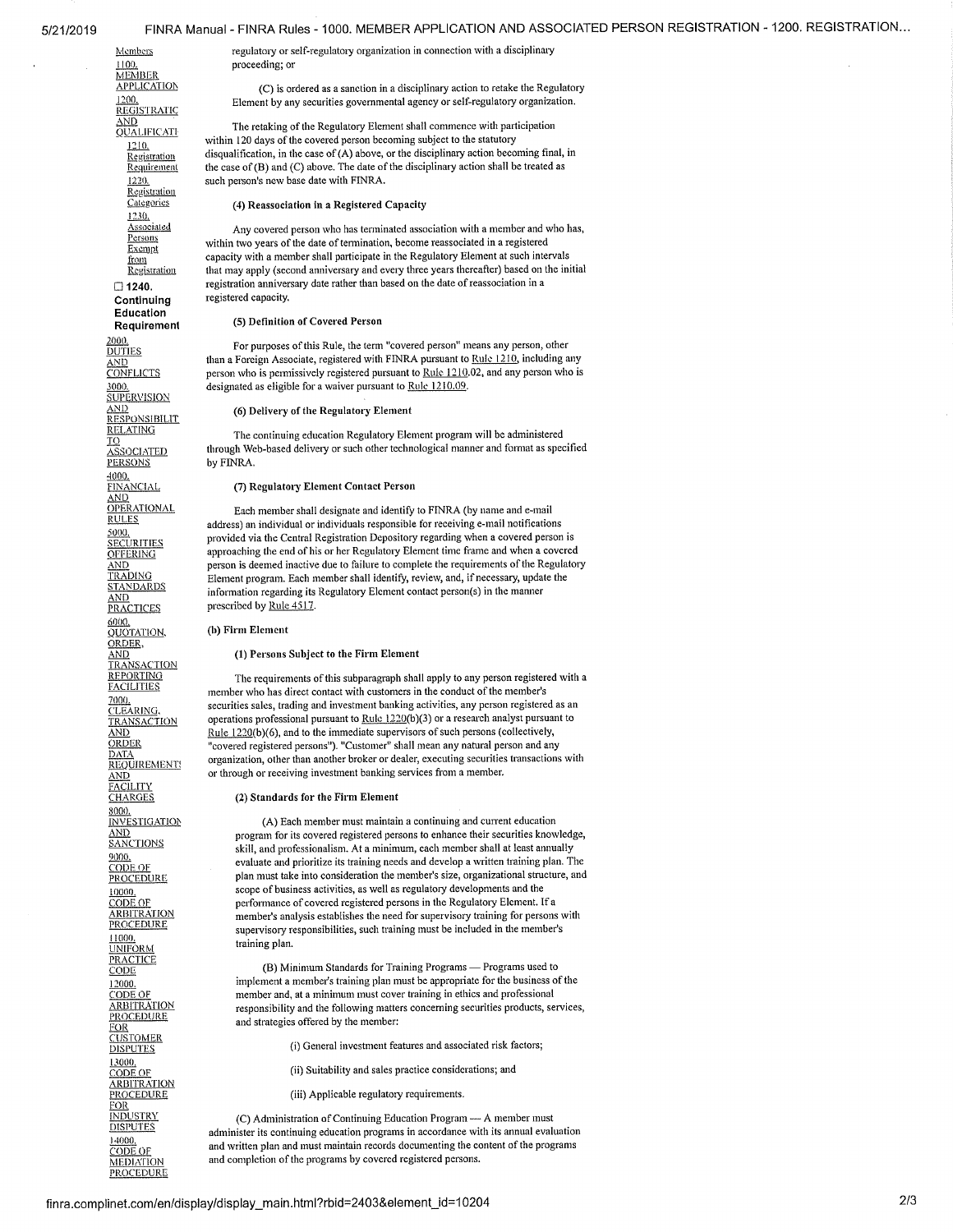| 5/21/2019                                                                                                                                                                                                                                                   | FINRA Manual - FINRA Rules - 1000. MEMBER APPLICATION AND ASSOCIATED PERSON REGISTRATION - 1200. REGISTRATION                                                                                                                                                                                                                                                                                                                                                                                                                                                                                                                                                                                                                                                                                   |          |
|-------------------------------------------------------------------------------------------------------------------------------------------------------------------------------------------------------------------------------------------------------------|-------------------------------------------------------------------------------------------------------------------------------------------------------------------------------------------------------------------------------------------------------------------------------------------------------------------------------------------------------------------------------------------------------------------------------------------------------------------------------------------------------------------------------------------------------------------------------------------------------------------------------------------------------------------------------------------------------------------------------------------------------------------------------------------------|----------|
| <b>Temporary</b><br>Dual FINRA-                                                                                                                                                                                                                             | (3) Participation in the Firm Element                                                                                                                                                                                                                                                                                                                                                                                                                                                                                                                                                                                                                                                                                                                                                           |          |
| <b>NYSE</b><br>Member Rule<br>Series                                                                                                                                                                                                                        | Covered registered persons included in a member's plan must take all appropriate<br>and reasonable steps to participate in continuing education programs as required by the<br>member.                                                                                                                                                                                                                                                                                                                                                                                                                                                                                                                                                                                                          |          |
| Capital<br><b>Acquisition</b><br><b>Broker Rules</b>                                                                                                                                                                                                        | (4) Specific Training Requirements                                                                                                                                                                                                                                                                                                                                                                                                                                                                                                                                                                                                                                                                                                                                                              |          |
| <b>Funding Portal</b><br>Rules<br>Immediately<br>Effective Rule<br>Changes<br>Pending SEC<br>Notification                                                                                                                                                   | FINRA may require a member, individually or as part of a larger group, to<br>provide specific training to its covered registered persons in such areas as FINRA<br>deems appropriate. Such a requirement may stipulate the class of covered registered<br>persons for which it is applicable, the time period in which the requirement must be<br>satisfied and, where appropriate, the actual training content.                                                                                                                                                                                                                                                                                                                                                                                |          |
| Recently<br><b>Approved Rule</b><br><b>Changes</b><br>Pending<br>Determination<br>of Effective<br>Date<br>Retired Rules<br>Notices<br>Immediately<br><b>Effective Rule</b><br>Changes<br>Pending<br>Issuance of a<br><b>Regulatory</b><br>Notice<br>Archive | Amended by SR-FINRA-2017-007 eff. Oct. 1, 2018.<br>Amended by SR-FINRA-2015-050 eff. Dec. 24, 2015.<br>Amended by SR-FINRA-2015-015 eff. Oct. 1, 2015.<br>Amended by SR-FINRA-2015-004 eff. Feb. 12, 2015.<br>Amended by SR-FINRA-2011-013 eff. Oct. 17, 2011.<br>Amended by SR-NASD-2007-034 eff. Dec. 31, 2007.<br>Amended by SR-NASD-2004-098 eff. April 4, 2005.<br>Amended by SR-NASD-2003-183 eff. April 16, 2004.<br>Amended by SR-NASD-2002-154 eff. July 29, 2003.<br>Amended by SR-NASD-2000-64 eff. March 11, 2001.<br>Amended by SR-NASD-98-03 eff. July 1, 1998.<br>Amended by SR-NASD-95-22 eff. July 1, 1995.<br>Adopted by SR-NASD-94-72 eff. July 1, 1995.<br>Selected Notices: 94-59, 95-13, 95-35, 96-27, 98-23, 01-14, 03-44, 04-22, 05-20, 07-42, 11-33, 15-<br>28, 17-30. |          |
|                                                                                                                                                                                                                                                             | <b>SS Previous</b>                                                                                                                                                                                                                                                                                                                                                                                                                                                                                                                                                                                                                                                                                                                                                                              | Next > 5 |

e2019 FINRA All rights reserved.<br>FINRA is a registered trademark of the Financial Industry Regulatory Authority, Inc.

 $\bar{c}$ 

 $\mathcal{L}^{\pm}$ 

 $\mathcal{A}^{\mathcal{A}}$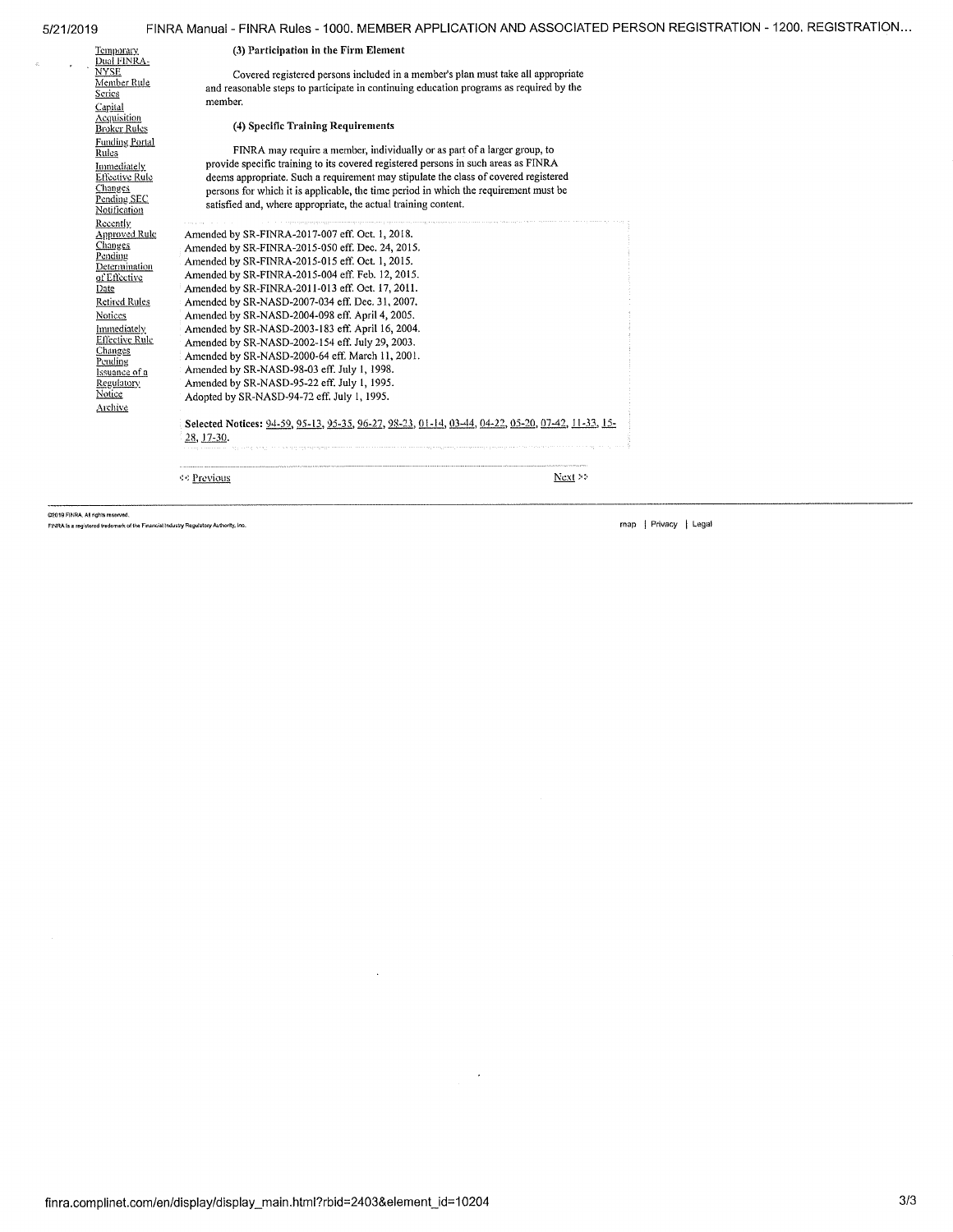

# **Print]**

# **1240. Continuing Education Requirements**

This Rule prescribes requirements regarding the continuing education of specified persons subsequent to their initial registration with FINRA. The requirements shall consist of a Regulatory Element and a Firm Element as set forth below.

## **(a) Regulatory Element**

### **(1) Requirements**

All covered persons shall comply with the requirement to complete the Regulatory Element.

Each covered person shall complete the Regulatory Element on the occurrence of their second registration anniversary date and every three years thereafter, or as otherwise prescribed by FINRA. On each occasion, the Regulatory Element must be completed within 120 days after the person's registration anniversary date. A person's initial registration date, also known as the "base date," shall establish the cycle of anniversary dates for purposes of this Rule. The content of the Regulatory Element shall be appropriate to either the registered representative or principal status of persons subject to the Rule. The content of the Regulatory Element for a person designated as eligible for a waiver pursuant to Rule 1210.09 shall be determined based on the person's most recent registration status, and the Regulatory Element shall be completed based on the same cycle had the person remained registered.

# **(2) Failure to Complete**

Unless otherwise determined by FINRA, any covered persons who have not completed the Regulatory Element within the prescribed time frames will have their registrations deemed inactive until such time as the requirements of the program have been satisfied. Any person whose registration has been deemed inactive under this Rule shall cease all activities as a registered person and is prohibited from performing any duties and functioning in any capacity requiring registration. Further, such person may not accept or solicit business or receive any compensation for the purchase or sale of securities. However, such person may receive trail or residual commissions resulting from transactions completed before the inactive status, unless the member with which such person is associated has a policy prohibiting such trail or residual commissions. A registration that is inactive for a period of two years will be administratively terminated. A person whose registration is so terminated may reactivate the registration only by reapplying for registration and meeting the qualification requirements of the applicable provisions of Rules 1210 and 1220. FINRA may, upon application and a showing of good cause, allow for additional time for a covered person to satisfy the program requirements. If a person designated as eligible for a waiver pursuant to Rule 1210.09 fails to complete the Regulatory Element within the prescribed time frames, the person shall no longer be eligible for such a waiver.

# **(3) Disciplinary Actions**

Unless otherwise determined by FINRA, a covered person, other than a person designated as eligible for a waiver pursuant to Rule 1210.09, will be required to retake the Regulatory Element and satisfy all of its requirements in the event such person:

 $(A)$  is subject to any statutory disqualification as defined in Section 3(a)(39) of the Exchange Act;

(B)is subject to suspension or to the imposition of a fine of \$5,000 or more for violation of any provision of any securities law or regulation, or any agreement with or rule or standard of conduct of any securities governmental agency, securities self-regulatory organization, or as imposed by any such regulatory or self-regulatory organization in connection with a disciplinary proceeding; or

(C)is ordered as a sanction in a disciplinary action to retake the Regulatory Element by any securities governmental agency or self-regulatory organization.

The retaking of the Regulatory Element shall commence with participation within 120 days of the covered person becoming subject to the statutory disqualification, in the case of (A) above, or the disciplinary action becoming final, in the case of (B) and (C) above. The date of the disciplinary action shall be treated as such person's new base date with FINRA.

# **(4) Reassociation in a Registered Capacity**

Any covered person who has terminated association with a member and who has, within two years of the date of termination, become reassociated in a registered capacity with a member shall participate in the Regulatory Element at such intervals that may apply (second anniversary and every three years thereafter) based on the initial registration anniversary date rather than based on the date of reassociation in a registered capacity.

# **(5) Definition of Covered Person**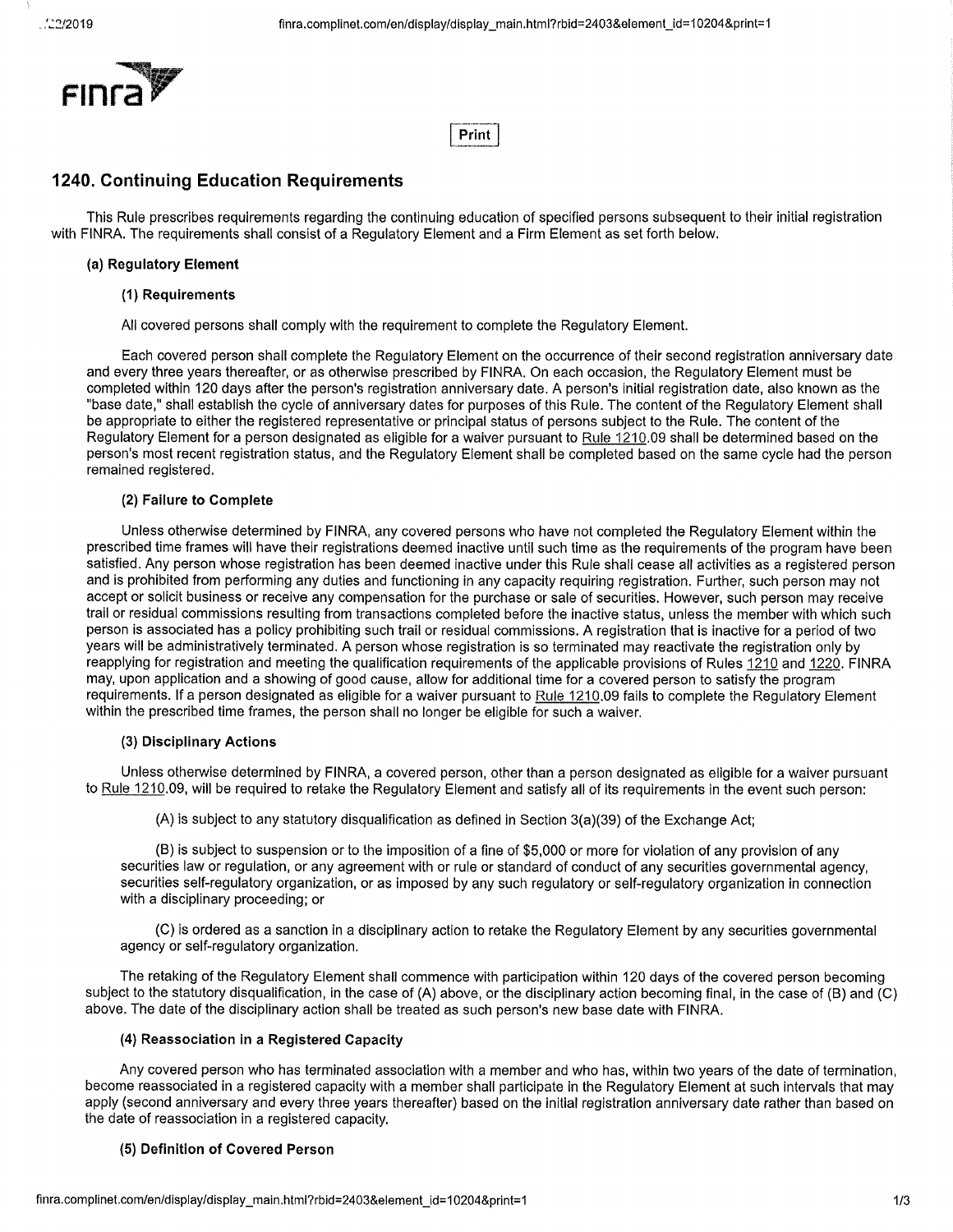Amended by SR-NASD-2000-64 eff. March 11, 2001. Amended by SR-NASD-98-03 eff. July 1, 1998. Amended by SR-NASD-95-22 eff. July 1, 1995. Adopted by SR-NASD-94-72 eff. July 1, 1995.

Selected Notices: 94-59, 95-13, 95-35, 96-27, 98-23, 01-14, 03-44, 04-22, 05-20, 07-42, 11-33, 15-28, 17-30.

FINRA. All rights reserved.